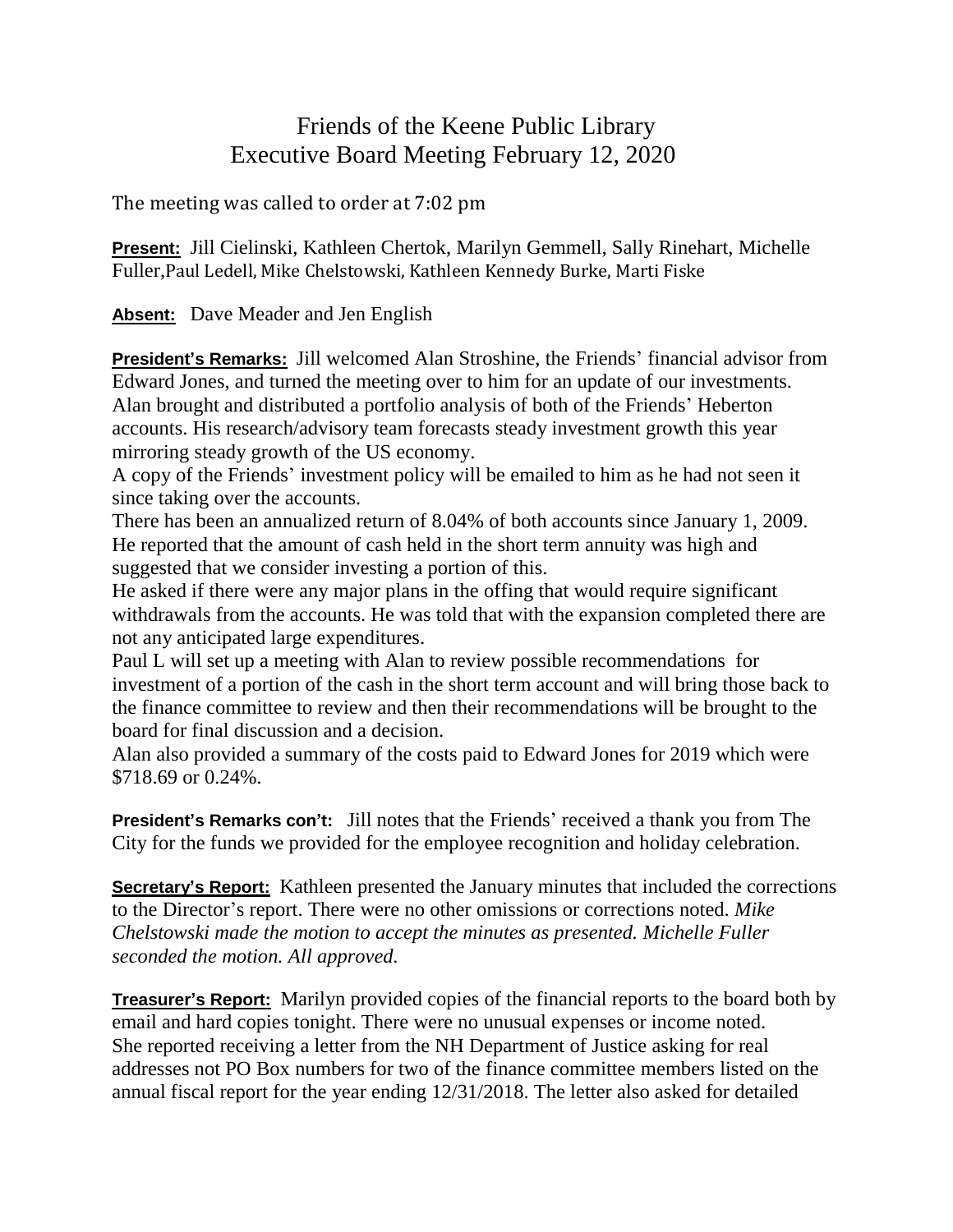information related to the expenses listed totaling \$30,251. Marilyn has sent this information back and will update the board to any further action required. *Kathleen Chertok made a motion to accept the Treasurer's report as provided. Sally Rinehart seconded the motion All approved.*

**Director's Report:** Marti reported earlier in the meeting that Colleen Swider was making a good recovery from her accidental fall three weeks ago. Her surgery went well, but she is expected to be out on leave for several more weeks. A meal train has been set up, and we are invited to sign up if interested.

Marti reports that repeat advertising for the Asst. Director position went out today. The plan is to choose candidates and to start interviewing about March 15.

She continues to work on the library budget for the City which is due February 21. It includes requests for minor equipment maintenance & replacement; a multiplex and print management software with costs recovered by public use printing fees; an upgrade of an unclassified 13 hour/week position to a 28 hour/week aide position as a meeting room supervisor (This new employee would support programs especially the ones held at night and on weekends); funds for staff training with travel.

She will be attending Public Library Assoc. conference Feb. 23- March 1.

Currently there are 4 positions empty including Colleen's leave equaling 3 FTEs. A halftime Librarian One position should be filled shortly as an offer has been extended and the background check is now underway.

**Trustee Report**: Kathleen reports that the Mayor did not attend the 1/28

meeting as planned but will be attending the February meeting.

She went on to report that the Trustees voted to provide funds needed to replace the locks on the bathrooms near the circulation desk and patrons will have to ask for a key with the hopes of cutting down on inappropriate use of those bathrooms.

On the recommendation of the finance committee the Trustees have allocated funds for new lighting over the stage in Heberton Hall and a consultant from KSC will help with choosing and placement of the appropriate LED lights.

The Trustees have approved money to buy whiskey barrels for a community garden project with Antioch that will be set up in the library courtyard in the summer.

She notes that work continues on the Maker space policy. The volunteer policy is also being examined in hopes of improving the efficiency and costs associated with vetting potential volunteers while keeping an appropriate level of background checks to ensure patron safety.

Finally, the Trustees granted that The Library will be able to close for two days because the July 4 holiday falls on Saturday this year and City Employees have Friday ,7/3, as the designated holiday.